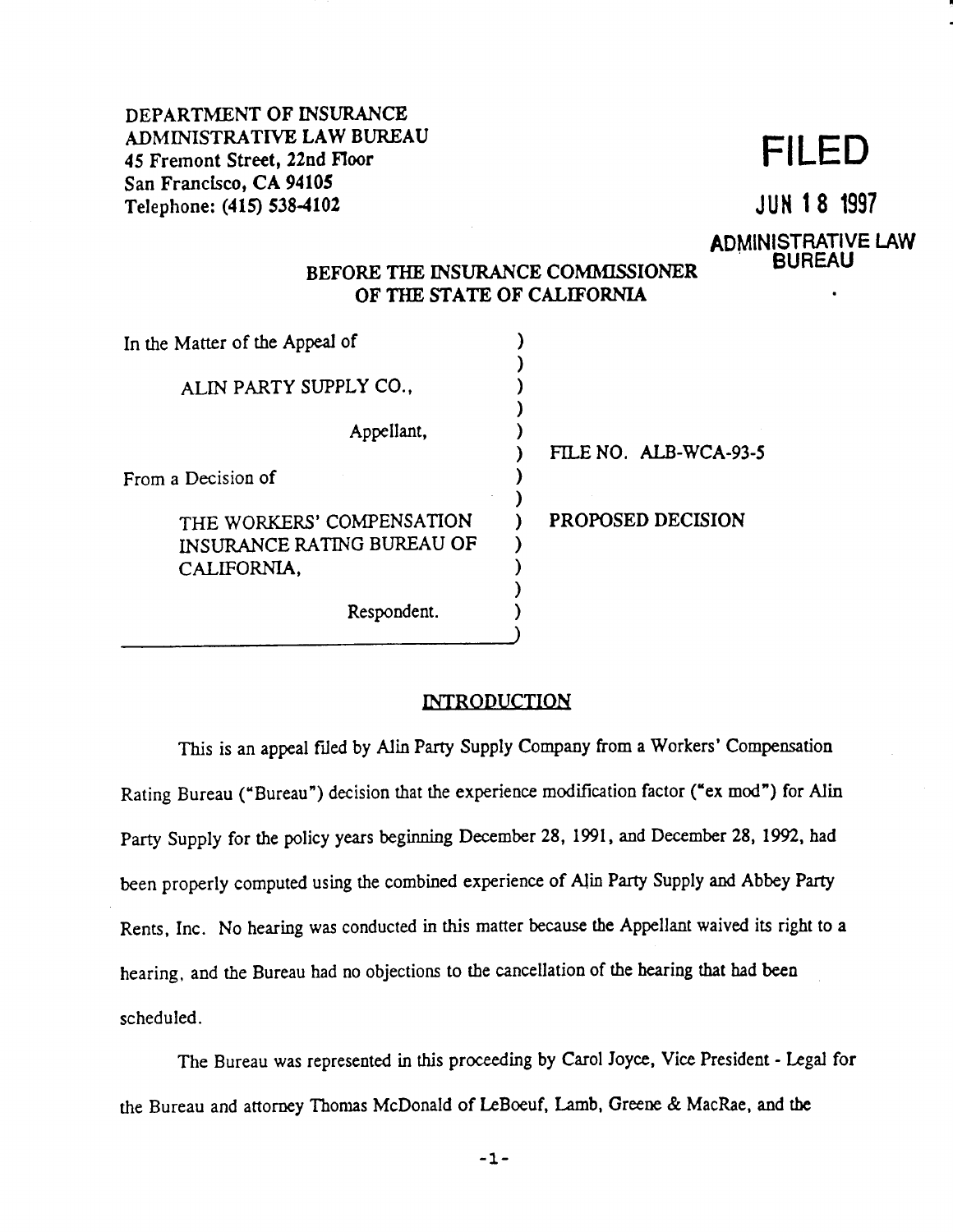Appellant was represented by attorney Arthur J. Levine from the Law Offices of Arthur *1.* 

Levine. For the reasons set forth below, the Bureau's decision is AFFIRMED.

### FINDINGS OF FACT

Procedural Background

On July 22, 1993, the Appellant, Alin Party Supply Co., filed a timely appeal of a June 8,

1993, decision of Bureau's Classification and Rating Committee ("C&R Committee").

Scheduling of this matter for a hearing was delayed because of discovery efforts by the Appellant

which were only recently concluded in the state courts. This matter was calendared for a hearing

The evidentiary record in this matter includes the Appellant's appeal filed with the Administrative Law Bureau on August 5, 1993, the Bureau's file in this matter received by the

on May 6, 1997. After the pre-hearing briefs were filed by both parties, the Appellant's counsel

indicated in a letter that there appeared to be no disputed facts and waived the Appellant's right to

a hearing. The hearing was vacated after the Bureau indicated that it had no objections to the bearing being canceled.

Administrative Law Bureau on September 24, 1993, and Joint Exhibits 1, 2 and 3 submitted by

the parties on April 29, 1997.

This matter was submitted for decision following a telephone status conference conducted

on May 14, 1997, during which the evidentiary record was stipulated to by the parties.

#### **Jurisdiction**

The Bureau is a licensed rating organization within the meaning of Insurance Code section

11750.1. It publishes and administers the regulations relating to workers' compensation

insurance found in Title 10, California Code of Regulations, after they are adopted by the

Insurance Commissioner, including section 2353, which is known as the Experience Rating Plan,

-2-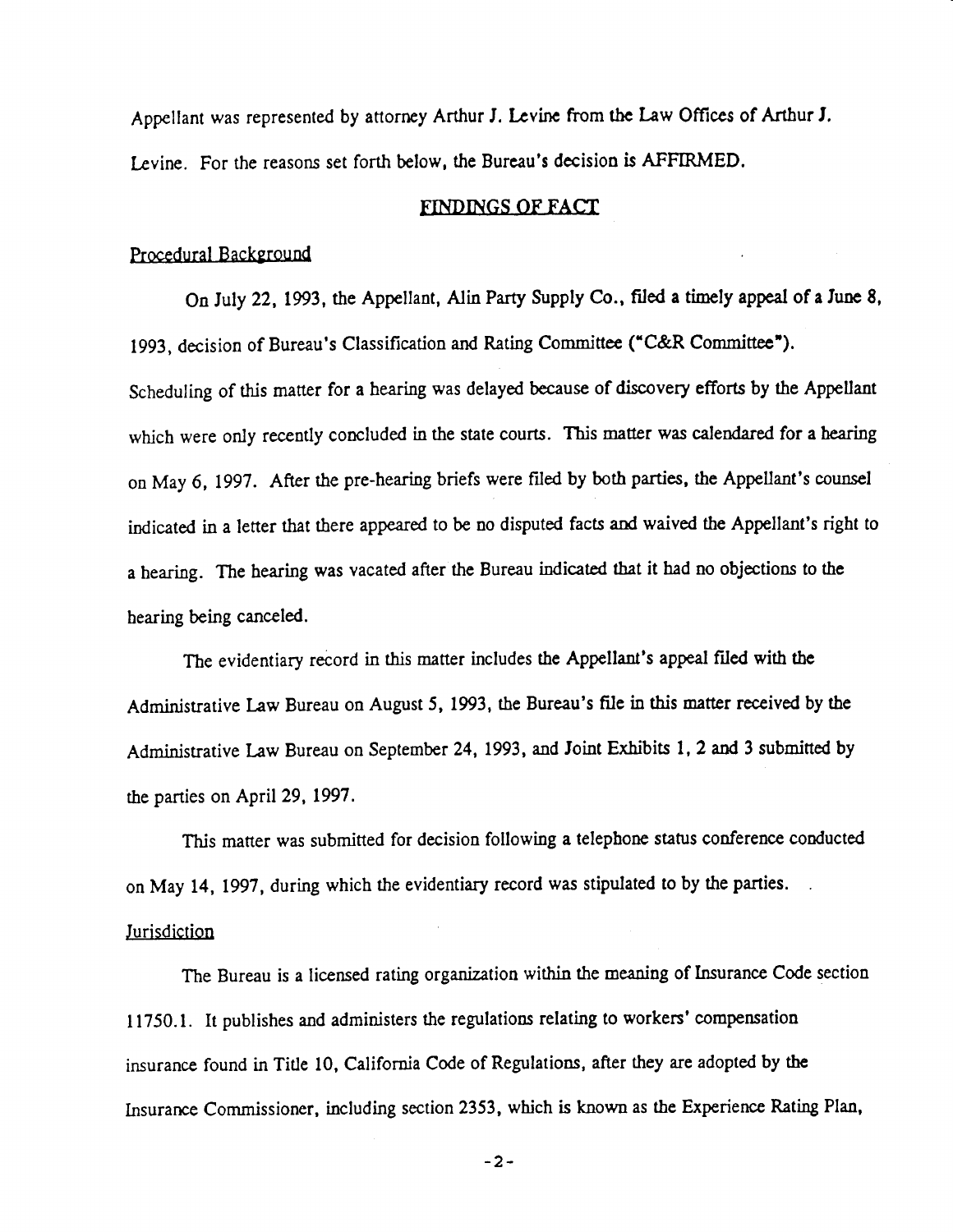Workers' Compensation Insurance.<sup>1</sup> The Department has the authority under Insurance Code

section  $11753.1(a)^2$  to consider the appeal.

Party Rents as APR Sales Corp. Abbey Party Rents underwent a material change in ownership on May 31, 1991. Party Time subsequently ftled a petition for voluntary bankruptcy for APR Sales Corp. on October 8, 1991. On June 30, 1992, Party Time dissolved its corporate structure and merged with Alin Party Supply.

Section 11753.1(a) provides that a person aggrieved by a decision by a rating organization may file a written complaint and request a hearing with the Insurance Commissioner if the rating organization rejects or fails to act on a request for reconsideration of the offending decision, action or omission to act.

Alin Party Supply's workers' compensation policy period began on December 28. When the Bureau computed the ex mod for Alin Party Supply for the 1991-92 and 1992-93 policy years it used the combined claims experience of both Alin Party Supply and Abbey Party Rents to calculate the ex mod. The computation resulted in an ex mod of 154% for the policy year beginning December 28, 1991, and 198% for the policy year beginning December 28, 1992, for Alin Party Supply. Alin Party Supply objected to the inclusion of Abbey Party Rents' claim

 $1$  Joint Exhibit 1 is a copy of the Experience Rating Plan which was effective January 1, 1990. The parties have stipulated that the provisions of the Rating Plan raised in this appeal did not change between January 1, 1990, and December 28, 1992, the time period involved in this appeal.

•

## Factual Background

The facts in this case are undisputed. From December 1988 through June 30, 1992, Alin Party Supply, a retail seller of party supplies, was a wholly-owned subsidiary of a holding company called Party Time, Inc. On June 24, 1989, Party Time bought Abbey Party Rents, **a**  party supply rental company. On May 31, 1991, Party Time sold Abbey Party Rents' assets, along with its name, to Balser Investments, Inc., an unrelated corporation, and renamed Abbey

-3-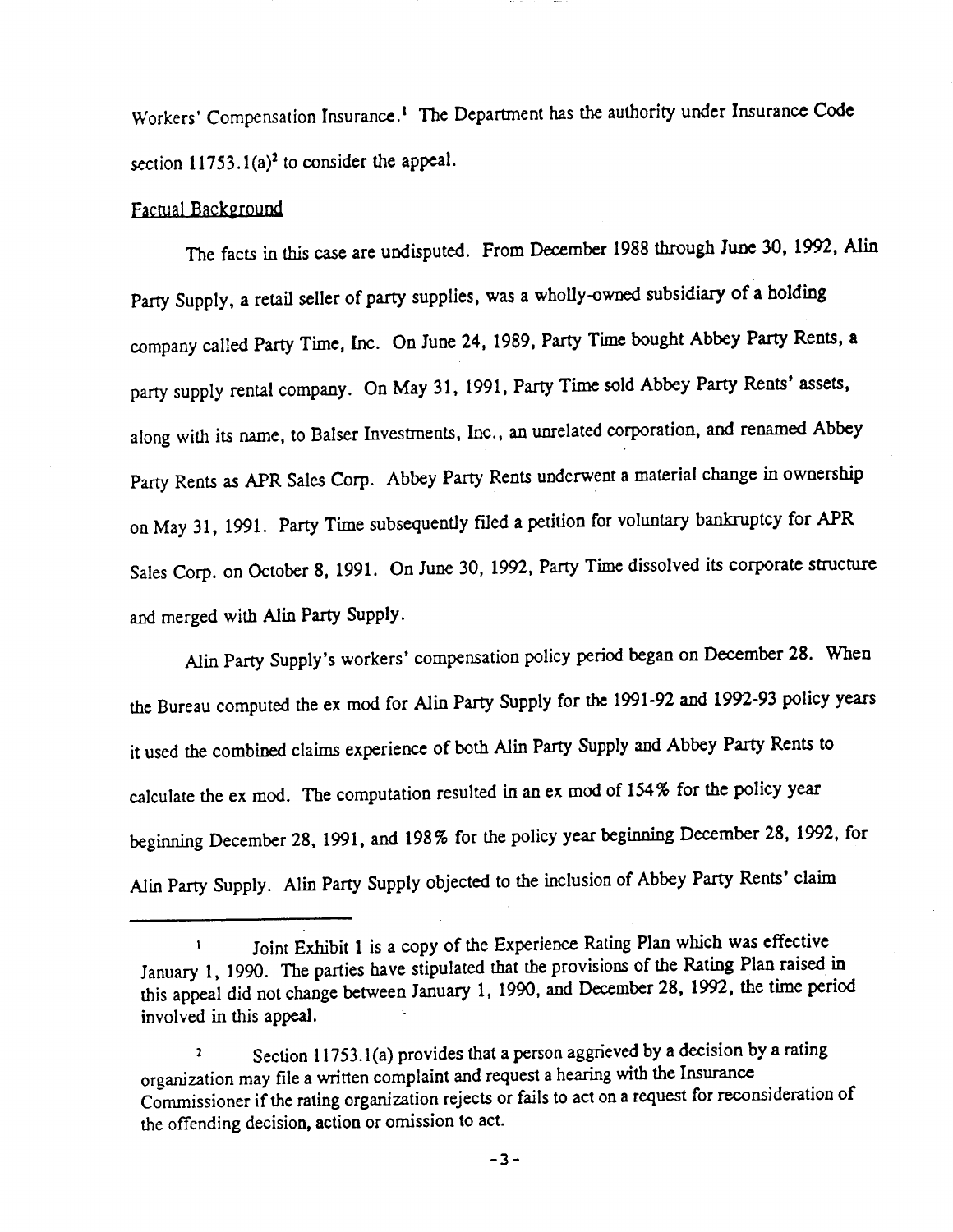history in computing its ex mod.

..

Alin Party Supply appealed the ex mod determination to the C&R Committee. The C&R Committee affirmed the Bureau staff's ex mod computation at its June 8, 1993, meeting. This appeal followed.

Applicable Workers Compensation J.aw

An employer's workers' compensation insurance premium is determined in part by the

provisions of the Workers' Compensation Insurance Experience Rating Plan ("Rating Plan").

Under the Rating Plan, an employer's previous workers' compensation loss experience during **a** 

3-year experience period<sup>3</sup> is used to develop an experience modification factor, or ex mod, which is applied to the employer's manual<sup>4</sup> rates to determine the employer's actual insurance premium. The ex mod is used as an indicator of the likelihood of future claims. Employers with an average claim rate for the particular industry have an ex mod of 100%. Employers with a higher than average claim rate have a debit ex mod over 100%, which results in workers' compensation premiums that are higher than the manual rate, while employers with a lower than average claims history have a credit ex mod under  $100\%$ , and lower premiums. The ex mod is affected by material changes in ownership and common ownership of multiple entities. The general rule governing the experience rating following a change in ownership is found

in Section III, rule (3) of the Rating Plan ("Rule 3") which provides, in part, that:

The manual rate is computed from the job classification codes assigned to the employer's employees and the insurance rate associated with those codes.

" ... if the owners of a risk sell, transfer, convey, discontinue, self-insure or otherwise dispose of all or part of the operations of a risk, all experience incurred prior to such

<sup>3</sup> The experience period for the policy starting December 28, 1991, was March 28, 1987, to March 28, 1990, and the experience period for the December 28, 1992, policy period was March 28, 1988, to March 28, 1991.

**-4-**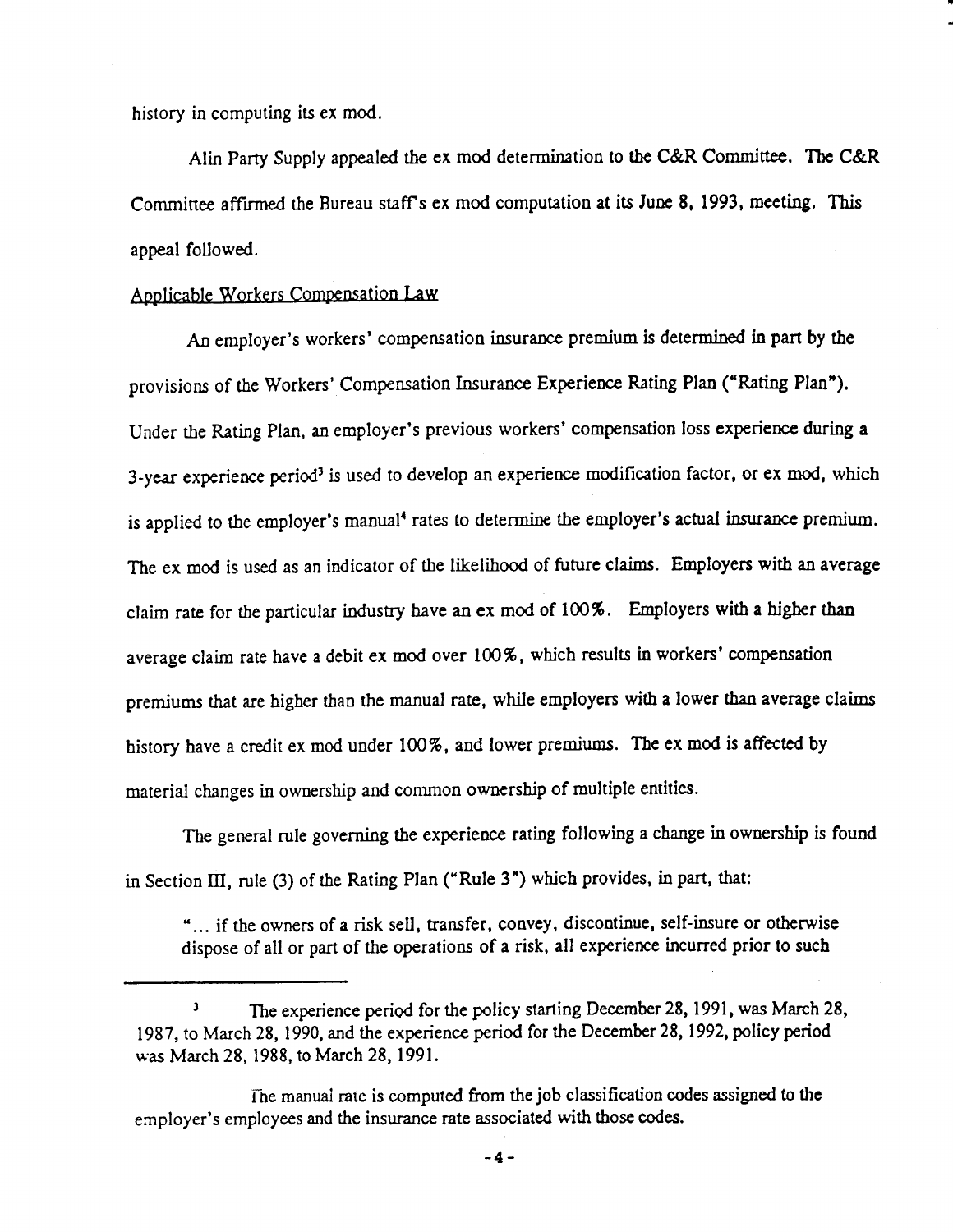action shall be used in determining experience modifications which shall be applied to any remaining operations and to any new operations in whlch the owners of the risk own **a**  one-half or greater interest."

The Rating Plan includes provisions for computing the ex mod in situations where

multiple entities share a common owner. The applicable rule. also known as the "Combination of

Entities Rule", is found at Section III, rule (9) of the Rating Plan ("Rule 9"). During 1991 and

1992, Rule 9 included paragraphs that addressed different situations that might arise and affect

the experience rating for multiple entities with a common owner.

The first paragraph of Rule 9 states the basic concept that "[s]eparate entities shall be

combined for experience rating purposes when the same person or persons own a majority

interest in each of the entities." Paragraph 2 of Rule 9, which will be referred to here as the

"Bankruptcy Provision," addresses the situation when one of the combined entities goes into

bankruptcy. It provides that:

"A risk in bankruptcy or receivership shall not be combined with any other entity for experience rating purposes unless (a) the other entity **is a** part of the same bankruptcy or receivership proceeding and under the same trustee or receiver or (b) the risk is being operated by the Debtor in Possession and the other entity is combinable with the debtor."

The fifth paragraph of Rule 9, which will be referred to **as the** "Change in Ownership

Provision," provides the criteria for determining the experience rating if the multiple entities are

no longer combinable as a result of a nominal or material change in ownership, differentiating

# between the two. It provides that:

"If two or more entities are no longer combinable as a result of a change in ownership which is not material, the entire experience developed by the combined entities prior to the change and during the experience period shall be used in developing experience modifications for each of the entities after the change. If two or more entities no longer are combinable as a result of a change in ownership which is material, the experience incurred prior to the change and during the experience period shall be used in developing the experience modification for each of the entities which has not undergone a material change."

-5-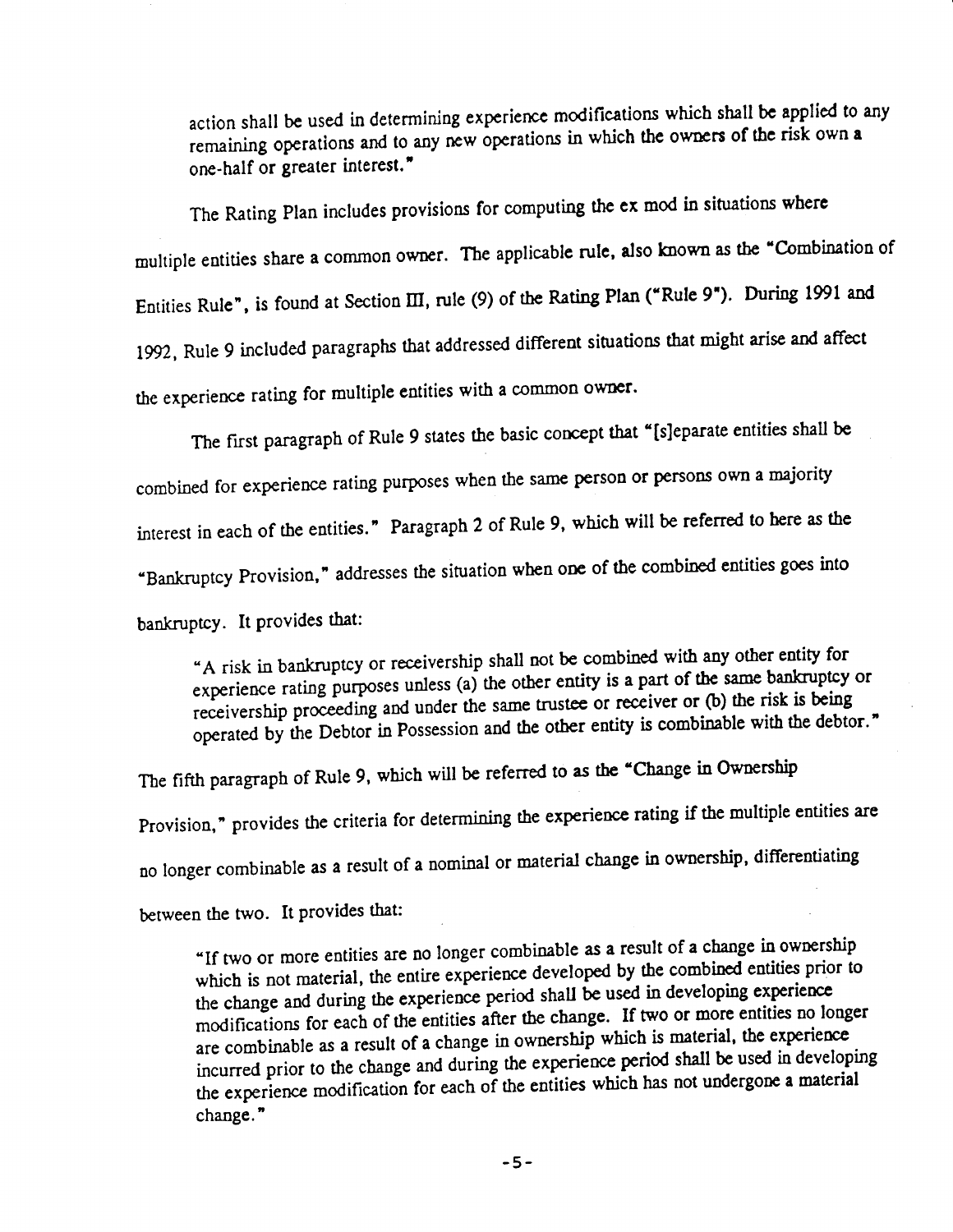# DISCUSSION

•

Appellant's Position

The Appellant argues that because Abbey Party Rents went into bankruptcy, the Bureau

erred in combining it with Alin Party Supply for experience rating purposes because the

Bankruptcy Provision of Rule 9 specifically says that a risk in bankruptcy shall not be combined

with any other entity for experience rating purposes unless certain conditions, which **are not** 

present in this case, are met.

Alternatively, the Appellant argues that the language in the Change in Ownership

Provision of Rule 9 should be interpreted to mean that the prior combined experience history can no longer be used for the entities after a material change in ownership and the separate claim history of the entity that did not undergo the material change should be used to determine its ex mod. Rule 9 provides that if the change in ownership is nominal the "entire experience developed by the combined entities" before the change and during the experience period is to be used for each of the entities after the change. However, if there is a material change, Rule 9 merely states that the "experience" incurred before the change and during the experience period is to be used for the entity that did not undergo a material change in ownership. There is no reference to the experience "developed by the combined entities." The Appellant argues that this omission means that the intent is to separate the experience of the entities that had been combined

and to treat them as separate entities for ex mod purposes when there is a material change in

•

ownership.

#### Bureau's Position

The Bureau argues under Rule 9, if there is a material change in ownership and two

entities are no longer combinable, then the entity that did not undergo the material change in

-6-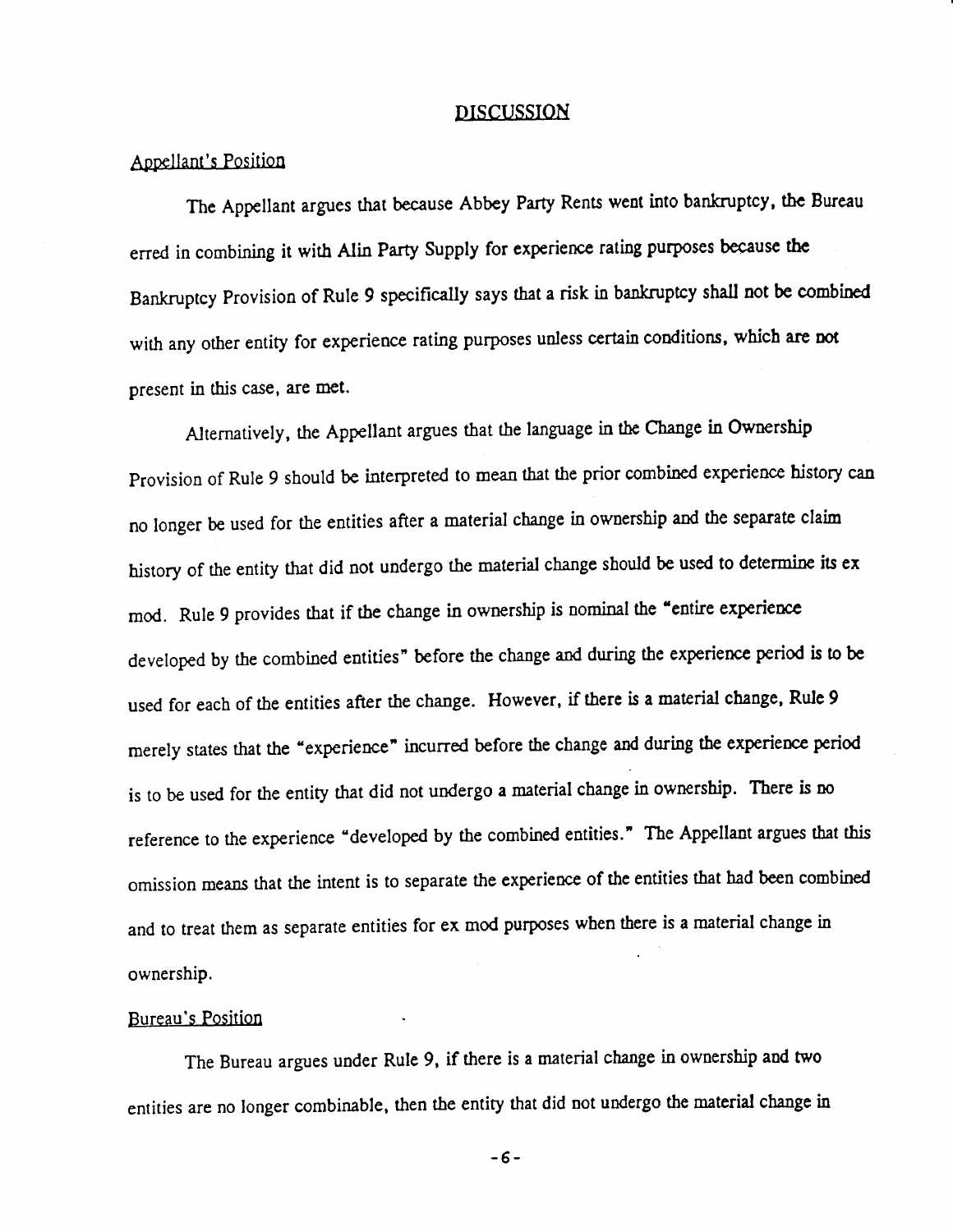ownership retains the entire combined experience until the ownership change for ex mod

purposes. That entity's separate experience after the change in ownership is used for the rest of the experience period.

. The Bureau also argues that its interpretation is consistent with Rule 3 which requires that

in this situation, the combined experience of Abbey Party Rents and Alin Party Supply up until

Abbey Party Rents was sold must continue to be used in computing the ex mod for Alin Party

Supply which did not change ownership.

The Bureau rejects the Appellant's argument that the Bankruptcy Provision of Rule 9

requires the segregation of the experience of the bankrupt entity from any other entities it may

have been combined with and argues that the language in it merely means that the entity's

experience after the bankruptcy must be segregated. The Bureau further argues that the

Bankruptcy Provision does not apply in this situation since the Bankruptcy Provision refers to the

"risk" in bankruptcy, and Abbey Party Rents was not a "risk" covered by Rule 9 after the sale

because it was merely a corporate shell and did not operate as a busiress.

#### Analysis •

I fmd no merit to the Appellant's argument that the prior claim history of Abbey Party

• Rents and Alin Party Supply must be segregated when Alin Party Supply's ex mod is computed

for the December 28, 1991, and December 28, 1992, policy periods. Workers' compensation

insurance premiums are computed using a method which attempts to predict the likelihood that

future claims will be filed and paid. One of the factors that affects the likelihood of a claim being

filed is the work environment which is generally under the control of the owner of the business.

The Rating Plan recognizes this by assigning a new ex mod only if there is a material change in

ownership, defined as a change in the majority ownership of a company, and a material change in

-7-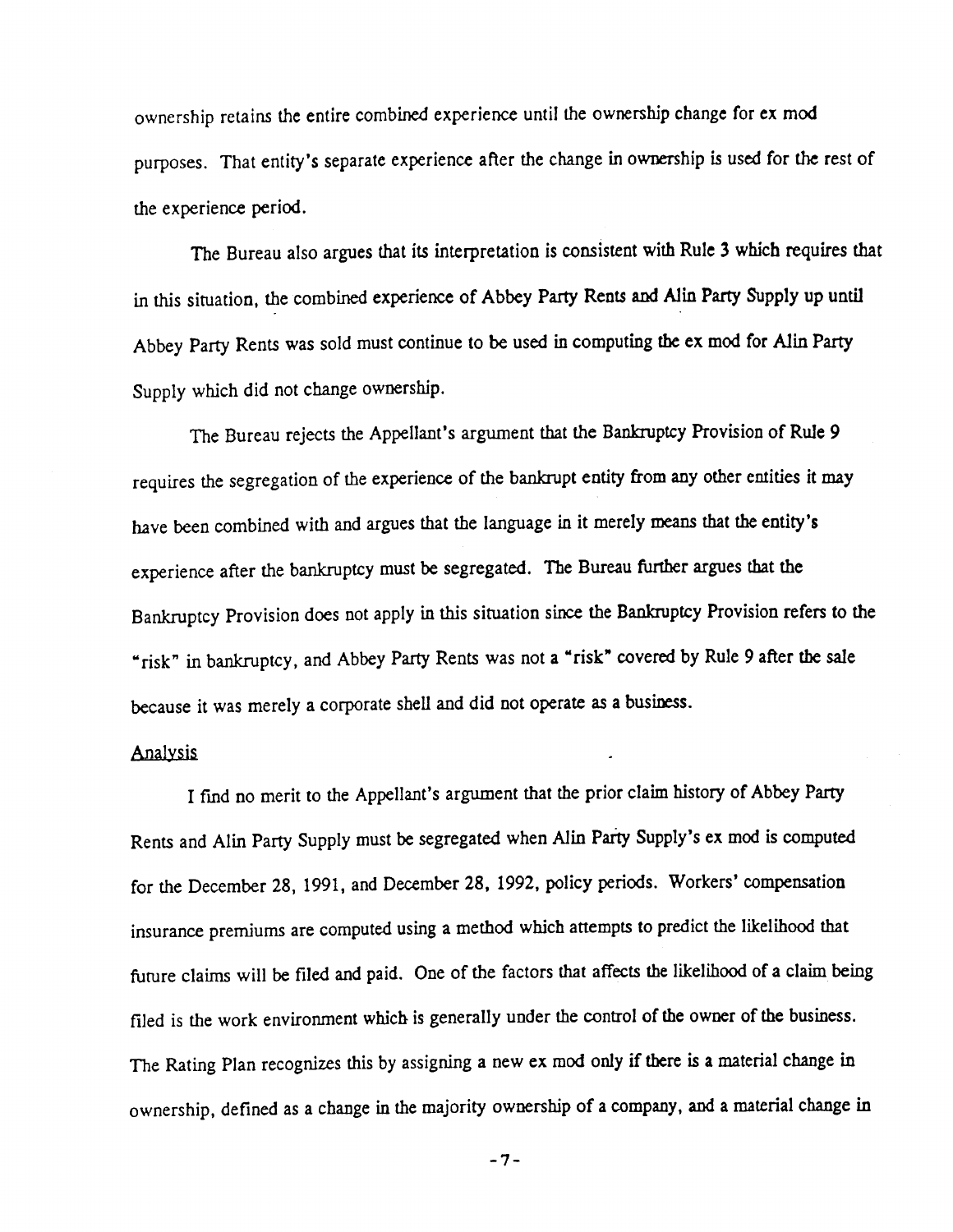the operations or personnel of the business. Even the Bankruptcy Provision recognizes and adopts this concept. An entity in bankruptcy that had been combined with another entity before the bankruptcy will continue to be combined with the other entity despite the bankruptcy if all entities are in the same bankruptcy and controlled by the same trustee or the bankrupt entity *is*  being operated by the debtor and the other entity can be combined with the debtor. This is • certainly the concept underlying both Rule 3 and the general rule for combination of entities.

The Bureau is correct when it argues that the Bankruptcy Provision does not apply to *this* 

situation. Party Time sold Abbey Party Rents on May 31, 1991, and no longer operated Abbey

Party Rents. As of the date of sale, Abbey Party Rents was no longer part of the "risk" that

Party Time had insured, and Abbey Party Rents was no longer combinable with Alin Party

Supply. Because of the sale and material change in ownership, the Change in Ownership

Provision of Rule 9 governs, not the Bankruptcy Provision. Where there is a material change in

ownership, Rule 9 requires that the "experience incurred prior to the change and during the

experience period shall be used in developing the experience modification" for the entity that did

not undergo a material change, namely Alin Party Supply. There is a dispute over how the words

"experience prior to the change and during the experience period" is to be interpreted. The

Appellant and the Bureau have taken this language and interpreted these words differently.

The first sentence of the Change in Ownership Provision specifies that "the entire

experience developed by the combined entities prior to the change and during the experience

period" is to be used to develop the ex mod for each of the entities after a nominal change. The

second sentence, which addresses the ex mod after a material change, does not mention using the

experience of the combined entities. The Appellant argues the failure to specify that the entire

combined experience should also be used when there is a material change in ownership means

-8-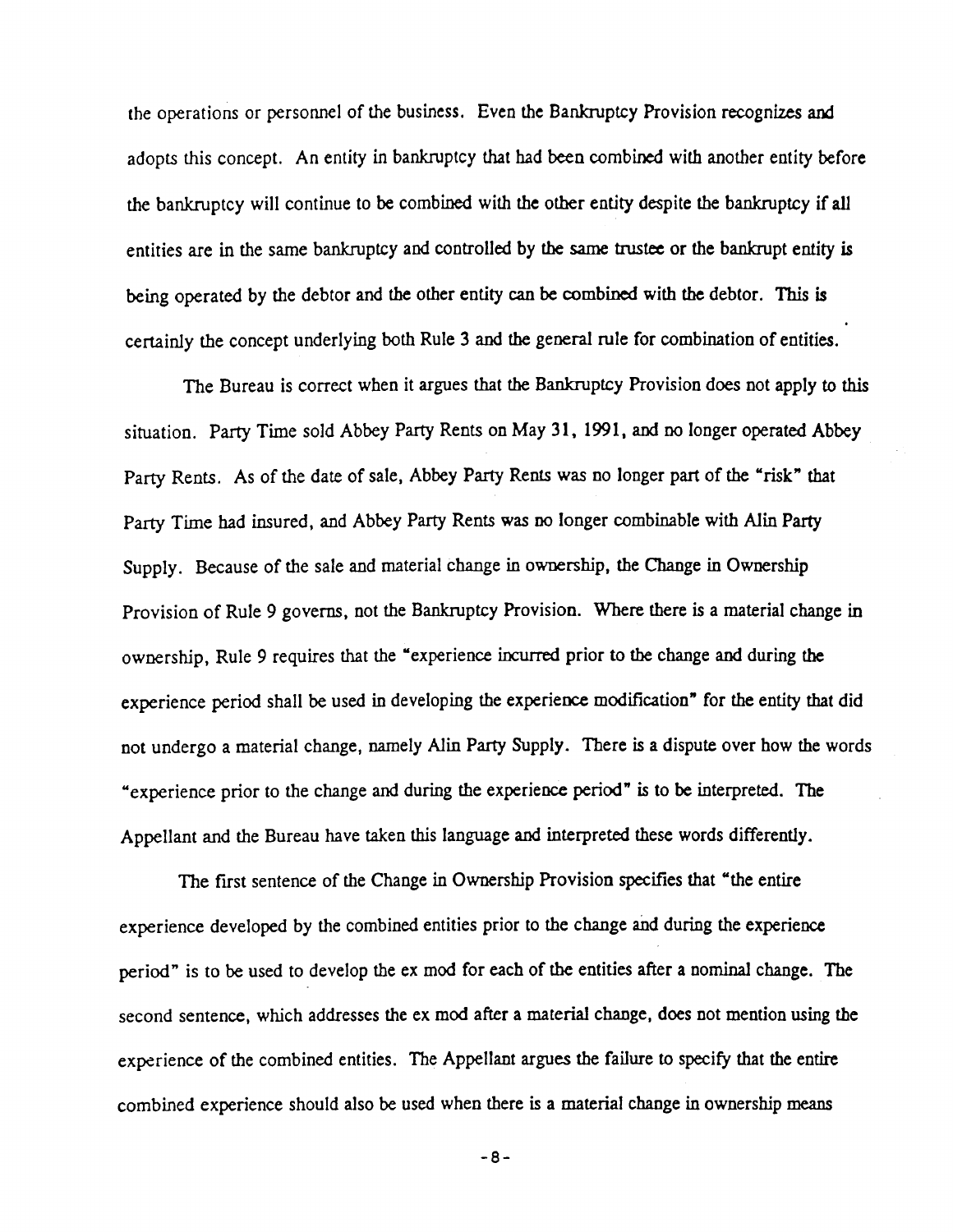that each entity's ex mod should be computed on the basis of its own experience. I do not find

the Appellant's argument persuasive. Such an interpretation yields a result which would be

contrary to the more general rule articulated in Rule 3. Since both sentences appear in the same

paragraph, the word "experience" in the second sentence should be interpreted to incorporate the

full description of experience that appeared in the first sentence for situations with a nominal

change in ownership, then there would have been no need to differentiate between the experience before and after the change. The language "experience incurred prior to the change" is irrelevant

change in ownership.

In analyzing and comparing the two sentences, the more significant language **is the** 

inclusion of the words "experience incurred prior to the change" in both sentences, not the

exclusion of "experience developed by the combined entities" from the second sentence. If the

Combination of Entities provision had been intended to eliminate the use of the combined

experience for multiple entities sharing a common owner after one of them undergoes a material

in the second sentence if the remaining entity's separate experience *is* to be used after a material

change in ownership because the only cutoff for the claims experience would be the end of the

•

experience period, not when the ownership of the other entity changed.

Rule 3 specifically provides that the experience rating developed by an owner of a "risk"

prior to a sale of all or part of the operations of the "risk" must be applied to any operations that

the owner continues to own or acquires after the sale. As the Appellant pointed out, "the

regulatory defmition of [r]isk is a sweeping one encompassing 'all insured operations,' including

'all operations' when two or more entities are combinable." [Appellant's Opening Brief, page 6.]

Applied to this case, the risk that Party Time owned included both Abbey Party Rents and Alin

Party Supply. Until May 31, 1991, Party Time developed an experience on that risk which was

-9-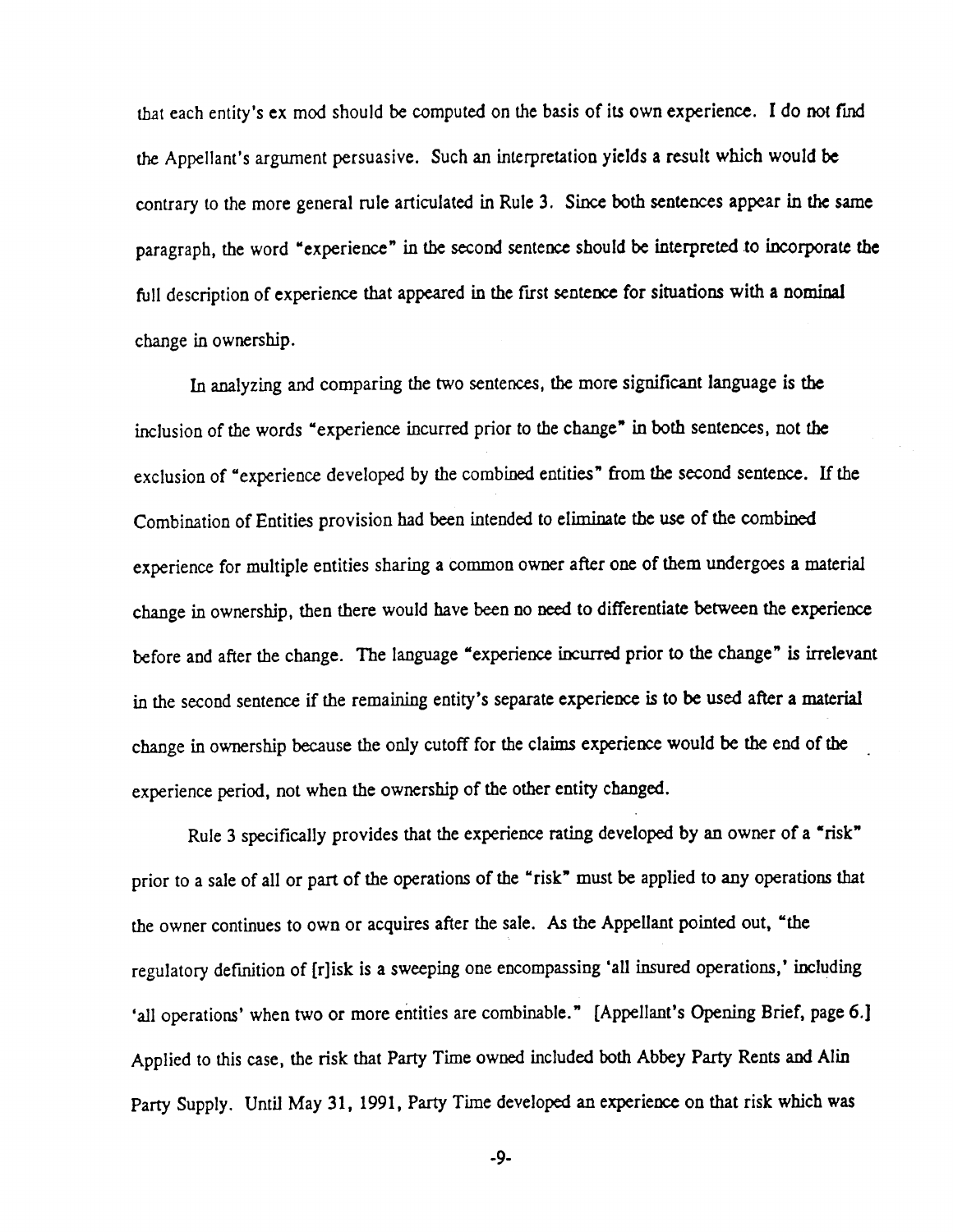the combined experience of both Abbey Party Rents and Alin Party Supply. After Party Time

I

•

sold Abbey Party Rents, Rule 3 requires that the combined experience be applied to Alin Party Supply which Party Time still owned.

The Appellant's interpretation of the provisions of the Combination of.Entities rule would yield a result that is inconsistent with the basic Rule 3 concept that the combined experience of all entities owned by an owner during the experience period should be used to compute the ex mod for all businesses owned by the owner. Under the Appellant's interpretation, the sale of Abbey

Party Rents would result in Alin Party Supply's ex mod being based solely on its own experience,

in direct contravention of the requirements of Rule 3. As discussed above, Rule 3 mandates that

all the experience Party Time acquired during the experience period as the owner of both Abbey

Party Rents and Alin Party Supply continue to be used for all businesses that Party Time

continued to own after it sold Abbey Party Rents, or, more specifically, Alin Party Supply.

The individual rules of the workers' compensation regulations cannot be read and

interpreted in isolation. They must be read and interpreted in conjunction with the entire body of

regulations to ensure that they are consistent with each other. A common thread that runs

through the rules governing the computation of the experience rating is that an owner should be

bound by the ex mod attributed to that party's ownership and management of a business. Rule 9

is essentially the application of the more general Rule 3 to a specific situation. The Bureau's

interpretation of Rule 9 is consistent with the concept that underlies Rule 3, and, as demonstrated

above, it is consistent with the application of Rule 3 to this situation.

The Appellant has also mistakenly argued that "experience" in Rule 3 concerns the

continued use of "an entity's" experience when the entity is sold, conveyed or discontinued while

Rule 9 is about the combinability of separate entities' experience. [Appellant's Opening Brief, p.

-10-